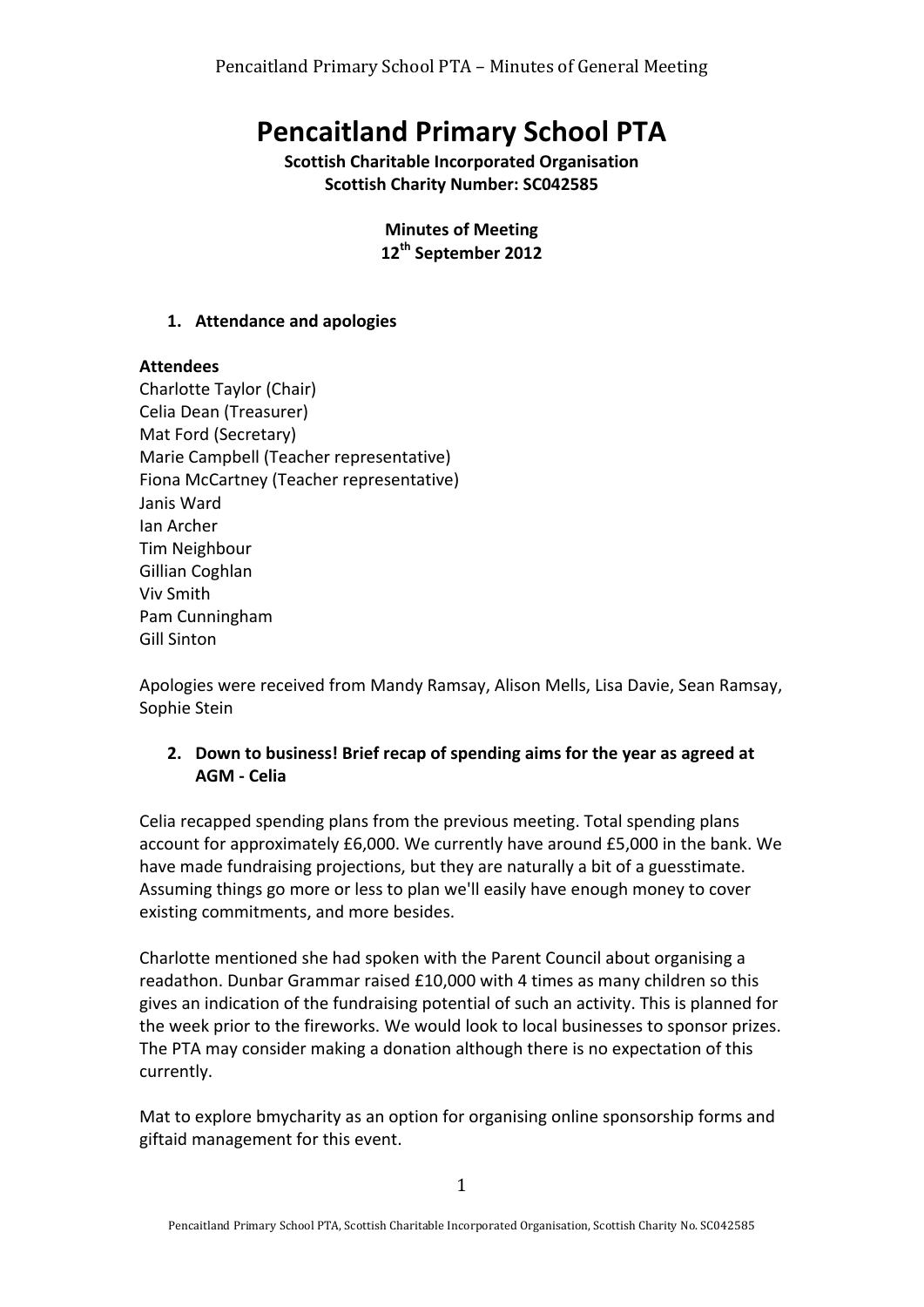The committee discussed ongoing spending projects. It was agreed that funds are available now for purchase of the additional netbooks. The school was asked to go ahead and organise this and send the PTA the bill.

After discussion concerning colours for the refurbished infant library area it was agreed that the teacher reps will let Charlotte know what they'd like.

# **3.** Fundraising options and plans for this year and sub groups.

Regarding the Fun Run, Ms. Wright (P4 teacher) has contacts that could help with organising timing.

The committee discussed the risks associated with having two sponsored events in one year (sponsored walks and readathon) in terms of 'donor fatigue' and agreed that this year we would skip the sponsored walks and replace with the readathon. The teacher reps noted that the children will have lots of opportunities to get out into the woods as part of existing planned activities for outdoor learning.

Gill Coghlan volunteered to join the Spring Fayre sub-committee. Pam offered to join the Fun Run committee.

New ideas: Natasha suggested she had some fundraising ideas, but this was a while ago - Celia agreed to ask her.

Gill Sinton offered to check with the Playgroup committee whether they were planning to organise a Beetle Drive.

Fiona suggested a pamper night, and the committee also discussed organising a school disco or a quiz night.

# **4. FIREWORKS** - lan

Ian presented an outline of the fireworks sub-committee planning to date. The poster for this year's event has been completed. The committee discussed things to improve on from last year. It was agreed to keep the prices the same as in 2011. The committee took a vote on the question of spending £500 more on fireworks than in 2011, which was passed. Selling tickets in playground will increase pre-sales which is important in case the weather turns out to be inclement. Getting some larger posters will help with publicity at major road junctions etc. Ms. McCartney suggested we have tickets ready to sell at parents' night.

# **5. CALENDAR - Janis**

Janis outlined plans for the 2012 calendar, which are basically to keep everything the same as last year but with a new theme. The committee discussed some potential themes such as Best of Britain, or Recipes. Ideally the artwork from the school will be completed by the October break. The quilt that was recently contributed to by all classes could provide a source of artwork for the calendar.